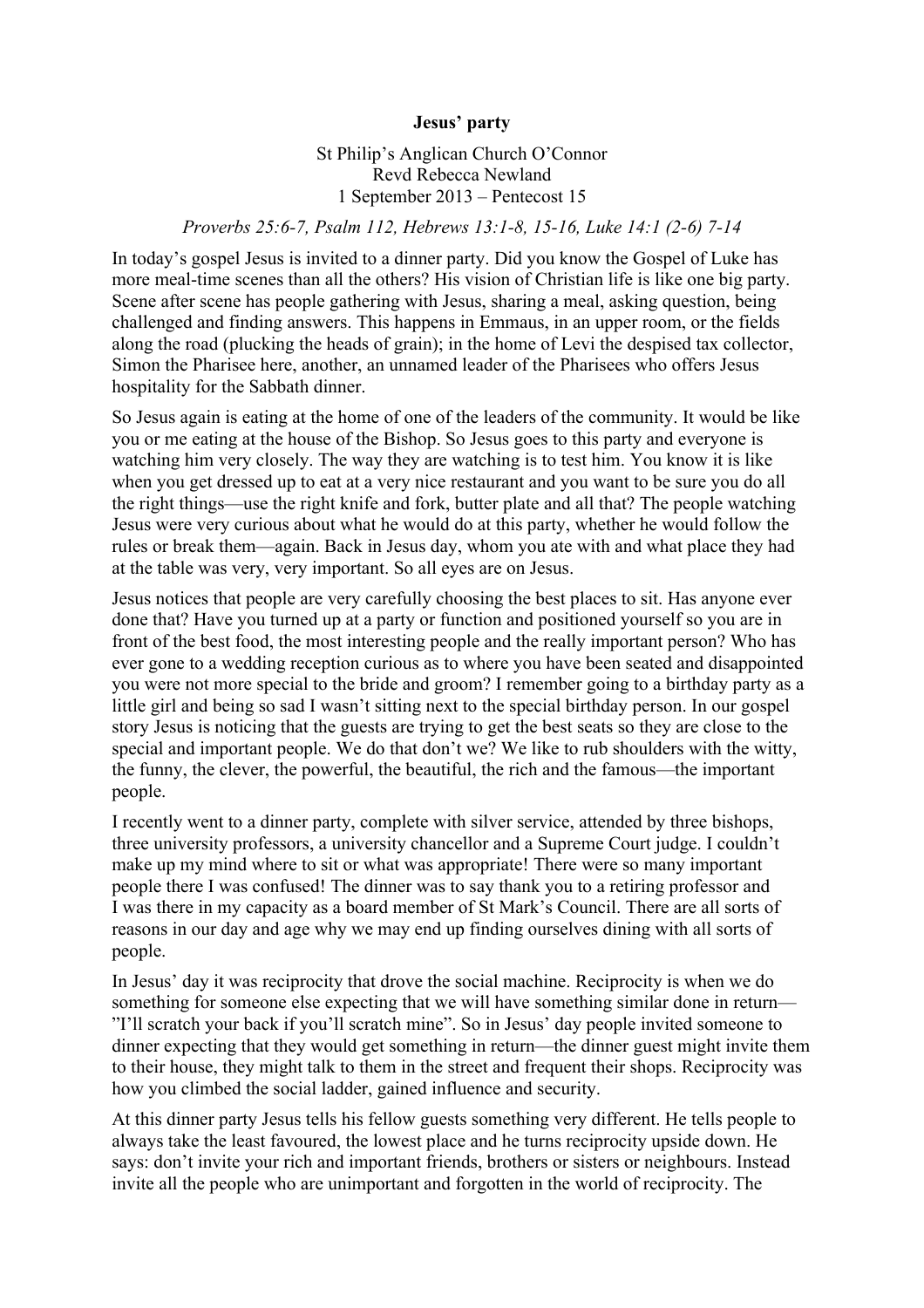people who for various reasons cannot do you favour in return. All the people who will never be able to pay you back. Jesus named the poor, the crippled, the lame and the blind. People like the poor and the disabled, the oppressed, the non-powerful.

So if Jesus was throwing a party, what sort of party would he have? Who would he invite? What would he do at the party?

He welcomed everyone—sinners, sex workers, government bureaucrats, army commanders, farm workers, fisherman, bleeding women, foreigners, strangers, children, beggars, religious leaders, revolutionaries and protesters, ascetics, disabled people, the anxious, the depressed, the manic, the lonely, the rich and the famous. The list goes on.

He didn't just welcome these people. He ate and drank with them, he touched them, he healed them—he joined in! He noticed people who were being left out. He talked with them and if he could help them he did. He didn't mind celebration and joy—he liked it and even changed water into wine to keep things moving along! He took the role of a servant. He tied a towel around his waist and washed his guests' feet. As the guest of honour, he is the one who gets down on the floor and serves his guests.

When we look at Jesus we see what God would do and what God want us to do.

Jesus tells us that God invites everyone to God's party and all are part of God's people. Even the people we may not like or even know, God loves and knows. God wants us to remember that God not only loves us and cares for us but cares for all people no matter who they are, what they look like, or how they act.

Which brings me to the coming federal election. Perhaps you have noticed that I am not very political in my sermons or writing? It is not my business to tell anyone how to live their life, what to believe, how to vote or use my influence to shift peoples political preferences. Who you are, what you believe, what you choose is between you and God. My job is to keep saying—look at Jesus ... come to Christ ... follow him. He is the way, the truth and the life. I trust that the Spirit of Christ will be at work in your soul.

This week I tried to write something for the pew sheet about the election, that would be helpful and encouraging. I even tried to write something about spring and new beginnings. Perhaps you have noticed there is nothing in there? In the end I could not find anything to say. I was silenced in the face of my confusion about what on earth was going on.

Yet today I just have to say something and I feel almost in tears as I say it. The race to the bottom over refugee policy from both major political parties is just plain wrong. The complete lack of debate and serious attention to environmental issues is just plain wrong. The appalling way we are gearing up to treat other human beings in the name of deterrence or protecting our interests is deeply, deeply disturbing. Someone said to me recently, well we could take many more refugees here but we would have to accept a lower standard of living. That's it in a nutshell. That's a way forward. We, I, accept less government handouts and tax breaks, less luxuries, less of everything, less travel and red wine and solitude and space so that some other loved child of God can live and breath in freedom.

So they can have safety and a home, so they can be welcomed to our great big party where we feast like kings and live like queens.

What we are doing now is all about winning seats and holding onto to power. It is scapegoating and violence and injustice. It is cruel and stupid and pointless. It is blind and greedy and fear driven. It will not work. It will effect not just refugees who come by boat but all refugees who are seeking safety. While we are busily stopping the boats, spending millions and energy on a relatively small issue, we will be ignoring all the other ways we